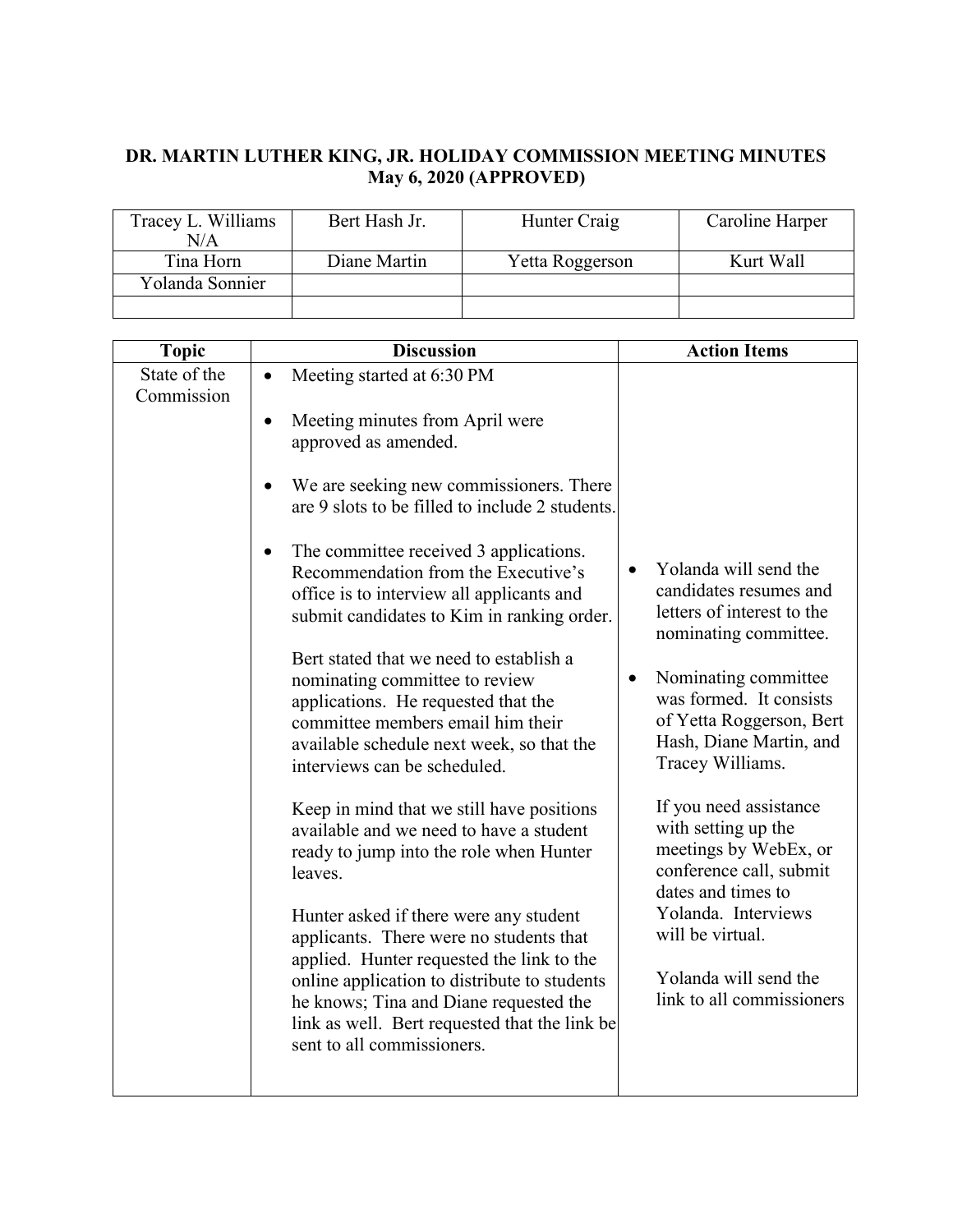| Essay & Poster<br>Contest | Quote: "In the end, we will remember not<br>$\bullet$<br>the words of our enemies, but the silence<br>of our friends."<br>Theme: "Take A Stand"<br>$\bullet$<br>Submission deadline – October 23, 2020<br>Diane requested to know the members of<br>the Essay & Poster Contest committee.<br>Tracey encouraged everyone to reach out<br>to individuals in their different<br>organizations, churches, etc. for volunteer<br>committee participation                                                                                                                                                                                                                                                                                                                                                                                                                                                                                                                                                                                                                                                                                    | The committee consists<br>of Yetta Roggerson,<br>Tracey Williams and<br>Yolanda Sonnier     |
|---------------------------|----------------------------------------------------------------------------------------------------------------------------------------------------------------------------------------------------------------------------------------------------------------------------------------------------------------------------------------------------------------------------------------------------------------------------------------------------------------------------------------------------------------------------------------------------------------------------------------------------------------------------------------------------------------------------------------------------------------------------------------------------------------------------------------------------------------------------------------------------------------------------------------------------------------------------------------------------------------------------------------------------------------------------------------------------------------------------------------------------------------------------------------|---------------------------------------------------------------------------------------------|
| Living the<br>Dream       | Submission deadline Oct 23, 2020<br>$\bullet$<br>Yetta, Chair – would like to establish a<br>small committee that would search out<br>potential candidates.<br>Yolanda asked if there's something the<br>office can be doing to assist. Yetta<br>requested that she would like to receive<br>the last years LTD application so that<br>changes can be made where necessary<br>Bert would like information to educate<br>the commission on things happening in<br>HoCo in order to find potential<br>candidates. Yolanda suggested that<br>everyone should receive the Ball<br>Bulletin, the Executive puts out a lot of<br>information about different places he<br>visits as well as different events he<br>participates in and people that has done<br>things in the county; it also include<br>special recognitions of community<br>members and agencies. The County<br>Council also put out news letters that<br>make mention of people who are doing<br>great things in the county.<br>Yetta asked is there a timeframe for<br>considering candidates. Can submission<br>be for a candidate from the prior year or<br>past years? | Tina Horn, Caroline<br>$\bullet$<br>Harper and Yolanda<br>Sonnier volunteered to<br>assist. |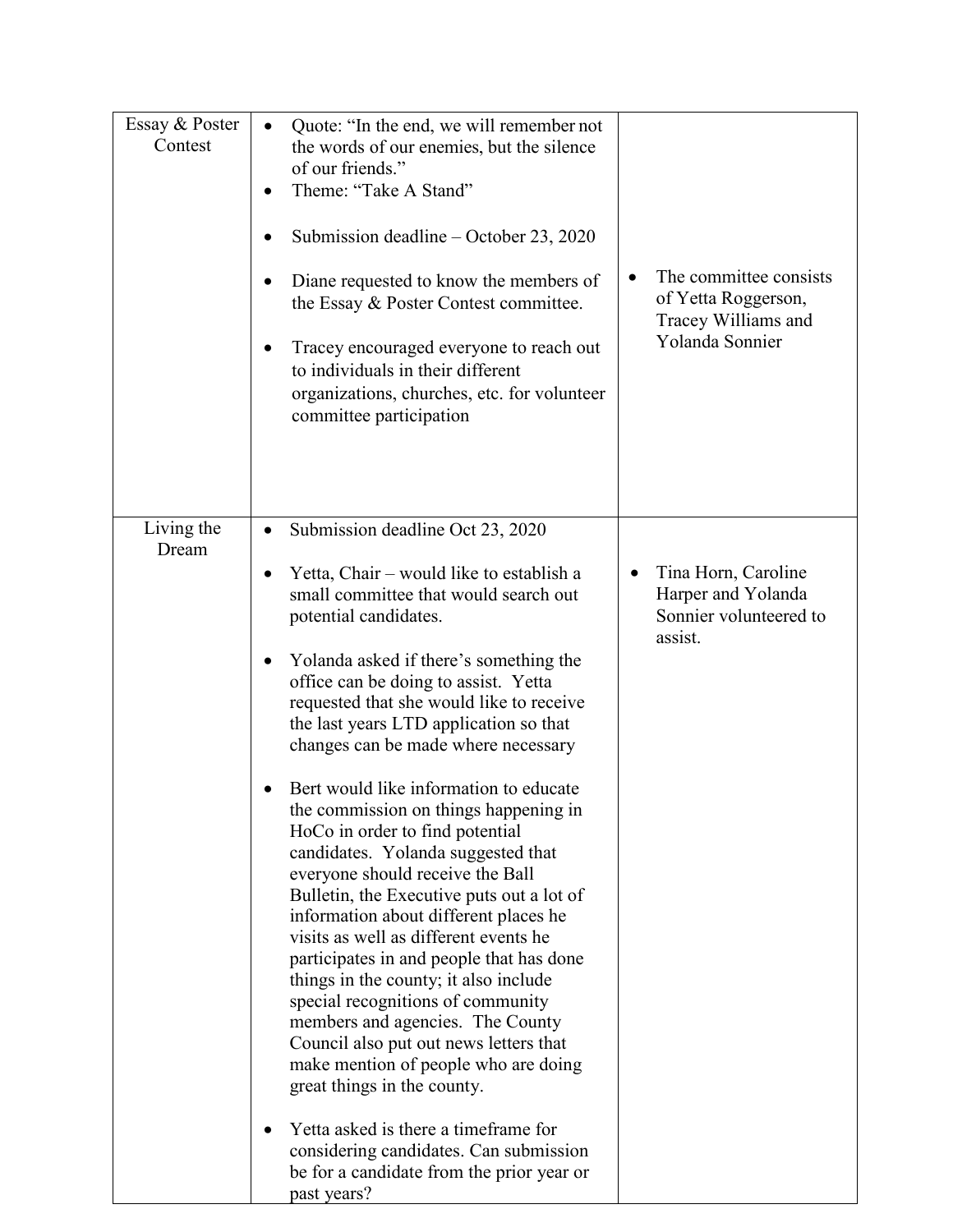|                        | Yolanda stated that we need to look at<br>the criteria to see if there's a specific<br>timeframe for nominee submissions<br>especially if what they did was of great<br>significance. We don't want anyone to<br>be overlooked.<br>Waiting on applications to review.                                                                                                                                                                                                                                                                                                                                                                                                                                                                                                                                                                                                                                                                                                   |
|------------------------|-------------------------------------------------------------------------------------------------------------------------------------------------------------------------------------------------------------------------------------------------------------------------------------------------------------------------------------------------------------------------------------------------------------------------------------------------------------------------------------------------------------------------------------------------------------------------------------------------------------------------------------------------------------------------------------------------------------------------------------------------------------------------------------------------------------------------------------------------------------------------------------------------------------------------------------------------------------------------|
| Program<br>Committee   | Yolanda joined the<br>Tina will be reaching out to Pastor Ricky to $\bullet$<br>$\bullet$<br>Program Committee.<br>check on status of his participation<br>Let her know when the<br>next meeting is.<br>Bert stated that the committee needs to start<br>$\bullet$<br>thinking of a backup plan for the events<br>that we do. We need to start thinking of<br>how can we do something from afar.<br>We need to look at time frames of having<br>$\bullet$<br>continuous meetings so that we can be<br>updated on how to move forward if things<br>change because of COVID. The<br>commission does not meet in July or<br>August.<br>Tina will be sending communication to<br>Pastor Ricky<br>Will discuss program slots for<br>participants<br>Potential virtual program:<br>Speaker can be virtual<br>Will look at last year's program<br>and identify the slots<br>Singers, someone playing an<br>instrument, poetry, spoken word,<br>art, as part of the visual show |
| Reception<br>Committee |                                                                                                                                                                                                                                                                                                                                                                                                                                                                                                                                                                                                                                                                                                                                                                                                                                                                                                                                                                         |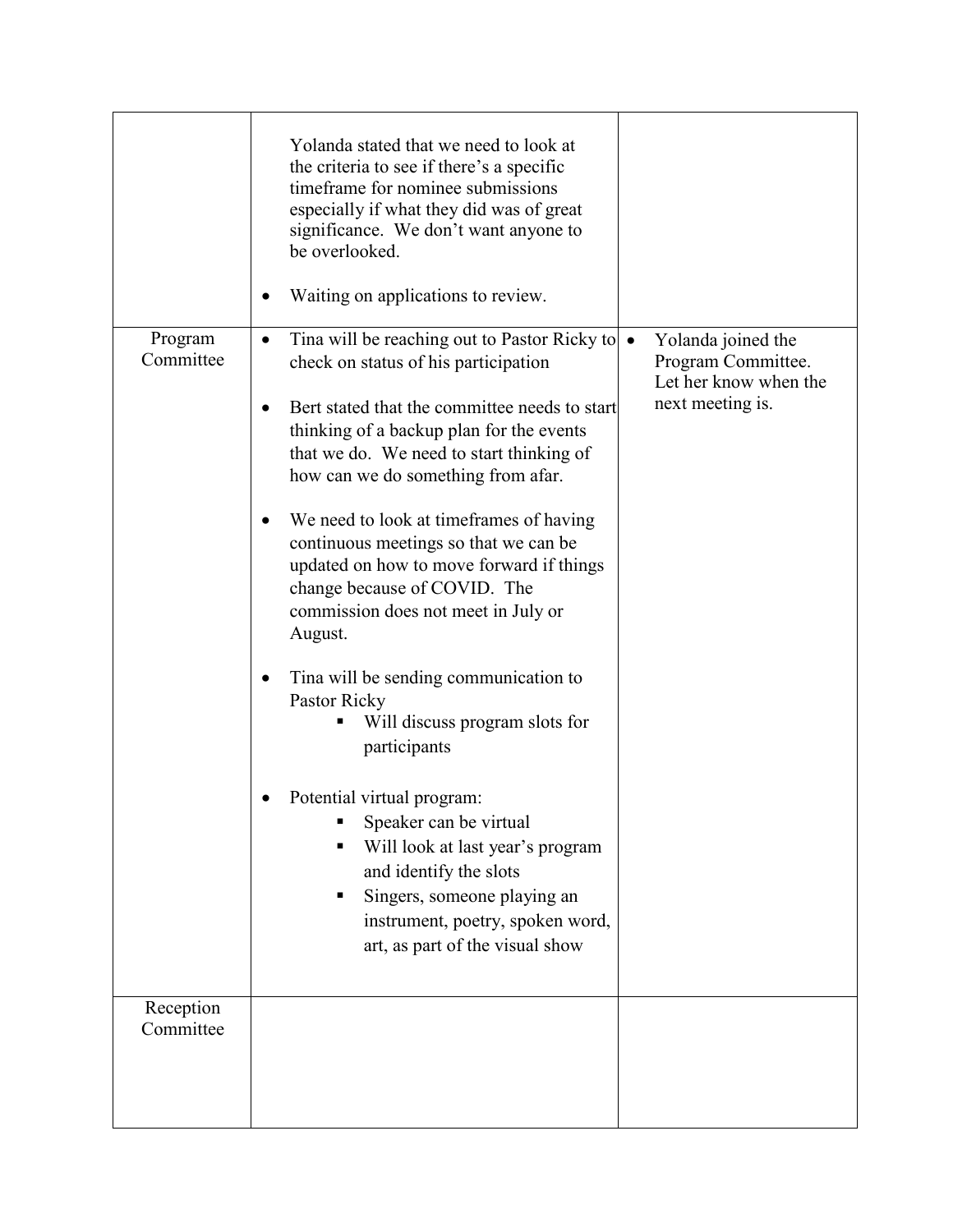| Day of Service                                  |                                                                                                                                                                                                                                                                                         |                                                                                                  |  |
|-------------------------------------------------|-----------------------------------------------------------------------------------------------------------------------------------------------------------------------------------------------------------------------------------------------------------------------------------------|--------------------------------------------------------------------------------------------------|--|
| Committee<br>Bert, Chair<br>Kurt, Vice<br>Chair | Evelyn sent out pictures of<br>$\bullet$<br>Meadowbrook to the commission. It<br>has significant space to have the various<br>activities from last year along with<br>additional activities. Need to be<br>sectioned off with curtains.                                                 | Evelyn will reach out to<br>$\bullet$<br>Matt Knoerlein at<br>Meadowbrook to confirm<br>location |  |
|                                                 | Continue to use Volunteer Center<br>$\bullet$<br>services from last year                                                                                                                                                                                                                |                                                                                                  |  |
|                                                 | Bert - Location is ideal because of the<br>$\bullet$<br>location. Very accessible. Large<br>facility so that we can have more<br>activities to reach individuals.                                                                                                                       |                                                                                                  |  |
|                                                 | Reached out to Pam to find out their<br>$\bullet$<br>space needs                                                                                                                                                                                                                        |                                                                                                  |  |
|                                                 | Need to look into how to divide the<br>$\bullet$<br>space. We may need to bring in<br>equipment. Will look to the County to<br>assist us with our equipment needs.                                                                                                                      |                                                                                                  |  |
|                                                 | Yolanda - Meadowbrook is waiting to<br>$\bullet$<br>hear from us. Do we want the whole<br>building or not; and for how long?                                                                                                                                                            |                                                                                                  |  |
|                                                 | Will we use the same hours $8 \text{ am} - 12$<br>pm with 7 am setup?                                                                                                                                                                                                                   |                                                                                                  |  |
|                                                 | $\text{Bert} - \text{it's a good place}$                                                                                                                                                                                                                                                |                                                                                                  |  |
|                                                 | Kurt – it's an awesome place. Plenty of<br>$\bullet$<br>room for everything; plenty of parking, and<br>the place is contained.                                                                                                                                                          |                                                                                                  |  |
|                                                 | Yolanda – there was discussion about<br>expanding the time. Bert $-$ has not had that<br>discussion yet, HoCo food bank need to<br>close at noon; have volunteers work at<br>homeless shelter. Looking to extend it<br>beyond the 3 hours. Doesn't want to make<br>it an all-day event. |                                                                                                  |  |
|                                                 | Event time $-7:30$ am $-2:30$ pm will have<br>$\bullet$<br>Evelyn reach out to Meadowbrook to<br>confirm location and time                                                                                                                                                              |                                                                                                  |  |
|                                                 |                                                                                                                                                                                                                                                                                         |                                                                                                  |  |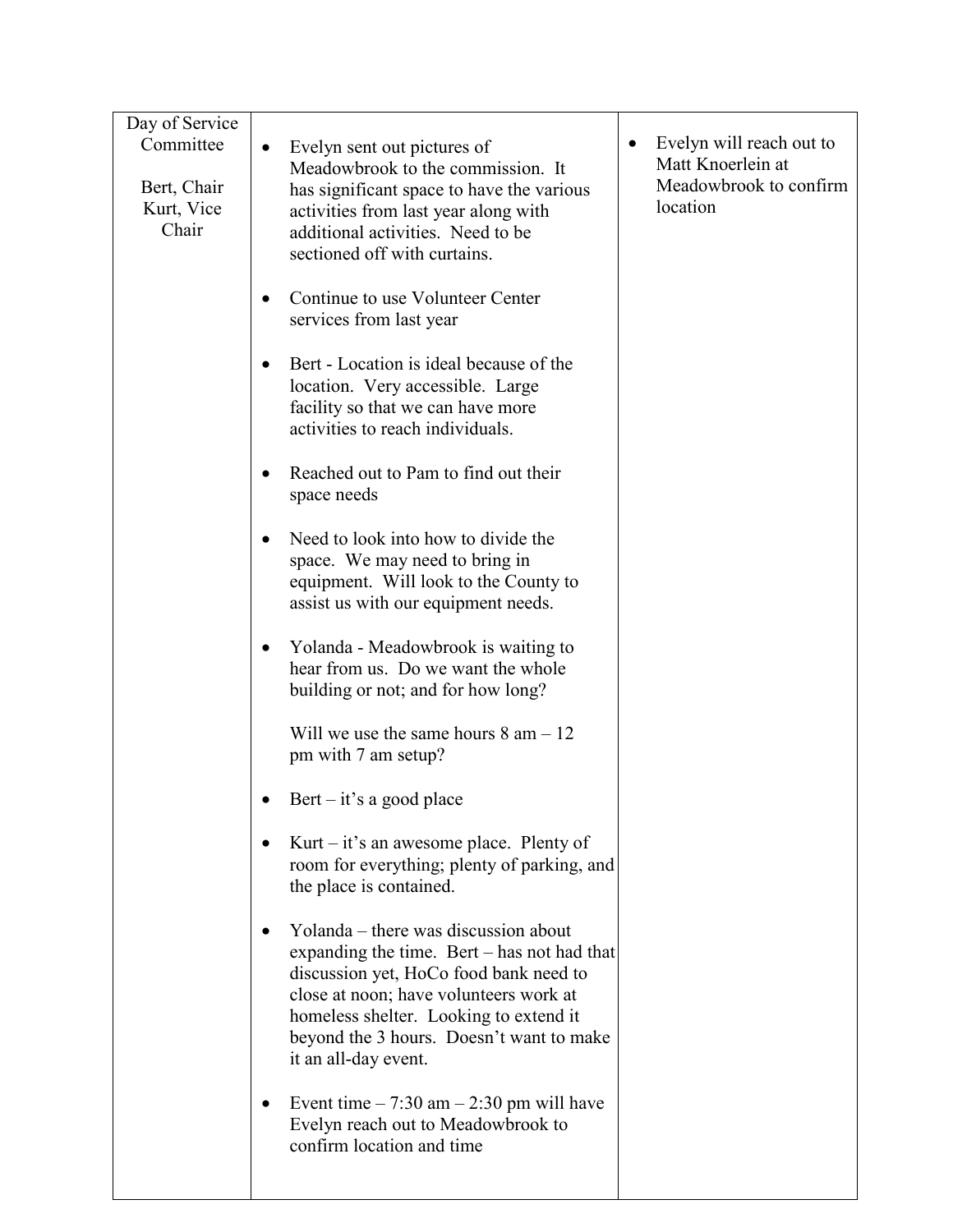| We have to see how COVID will impact<br>how we move forward in functioning<br>during the event. Will try to build this out<br>over the next couple of weeks. Bert<br>received notice from the Volunteer Center<br>that allowed volunteers to function without<br>coming in contact with people. We need to<br>discuss social distancing and how it will<br>impact participating in the community and<br>volunteering. Yolanda stated that we will<br>have to wait and see. |
|----------------------------------------------------------------------------------------------------------------------------------------------------------------------------------------------------------------------------------------------------------------------------------------------------------------------------------------------------------------------------------------------------------------------------------------------------------------------------|
| Caroline – Will we have enough activities<br>for people to do until 2:30? We want to<br>make sure that we have enough projects for<br>participants. We need to be considerate of<br>the time.                                                                                                                                                                                                                                                                              |
| Yolanda – We can always change the time<br>if need be. It's good to have more time<br>then less time.                                                                                                                                                                                                                                                                                                                                                                      |
| $\text{Ber}t - \text{we need to reach out to the}$<br>participants to see if they have enough<br>activities to go that long.                                                                                                                                                                                                                                                                                                                                               |
| Kurt – I don't know if this is a good time to<br>do this. Looking for some way to do it<br>virtually. The virus has no time limit.                                                                                                                                                                                                                                                                                                                                         |
| Yolanda – Day of service is exactly what<br>we need. People picking up lunches,<br>picking up food, their time of need is when<br>we need to do this the most. This is the<br>time to do this.                                                                                                                                                                                                                                                                             |
| Caroline – We can do it virtually. I know<br>someone who can do a Zoom party that<br>teaches people how to sew. We can also do<br>workshops on resumes, encourage people<br>to drop off clothes and food. There's a lot<br>of things we can do virtually.                                                                                                                                                                                                                  |
| Yolanda – We can stream in order to do<br>something for the celebration. The county<br>has the ability to record celebrations and<br>run the programs on their cable station. If<br>we plan things a few months out, we can<br>work on a video. Have participants submit                                                                                                                                                                                                   |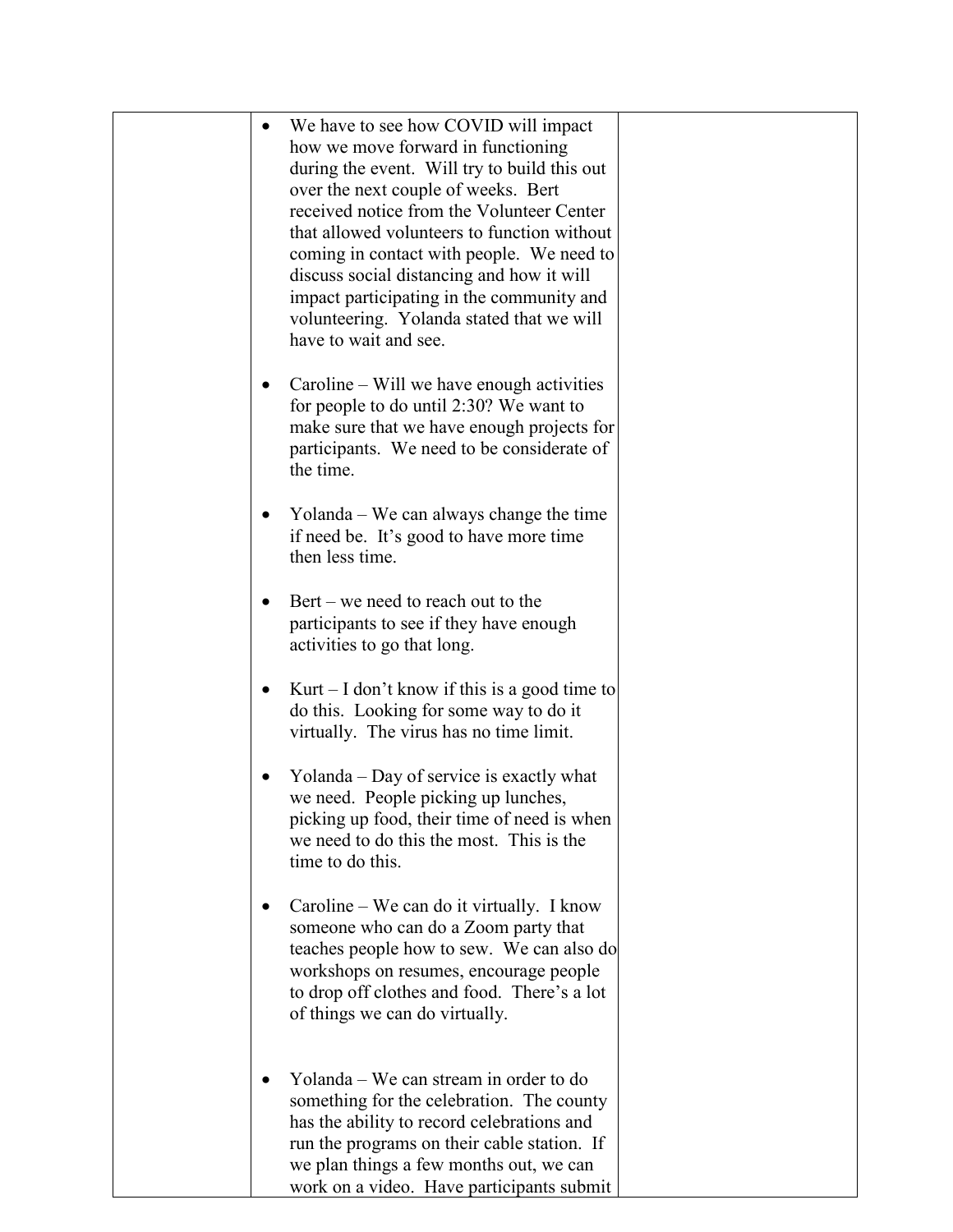|                        |           | their presentations so that the video can be<br>edited together to make a program. It can<br>be broadcast numerous times.<br>$Kurt - We can, as the commission, partner$<br>with COED. They will have a meeting this<br>Thursday. Kurt will forward information<br>to the committee. We should be a part of<br>that.<br>Bert – MLK is not a onetime event. We<br>should look into that and do an event that<br>we can reach a lot more people. We should<br>continue this conversation about what can<br>we start doing and doing something<br>differently.<br>Bert – Forwarded info about COAD<br>(County Organizations Against Disasters)<br>to the commission. |           |                                                                                                                                                                                                                                                                                              |
|------------------------|-----------|-------------------------------------------------------------------------------------------------------------------------------------------------------------------------------------------------------------------------------------------------------------------------------------------------------------------------------------------------------------------------------------------------------------------------------------------------------------------------------------------------------------------------------------------------------------------------------------------------------------------------------------------------------------------|-----------|----------------------------------------------------------------------------------------------------------------------------------------------------------------------------------------------------------------------------------------------------------------------------------------------|
| Publicity<br>Committee | $\bullet$ | We are encouraged to send our publicity<br>ideas as we continue to market our<br>events,                                                                                                                                                                                                                                                                                                                                                                                                                                                                                                                                                                          | $\bullet$ | Commissioners are<br>encouraged to share their<br>publicity ideas.                                                                                                                                                                                                                           |
| Vendor                 | $\bullet$ | Yetta - Vendor search - Received<br>vendors list from Marla of participants<br>at Kwanzaa event. Waiting to hear back<br>for them. I did hear back from one who<br>wanted to know if there is a fee or if he<br>can do a percentage of sale like 15% in<br>leu of a vender fee.<br>Will reach out to new vendors as well.<br>Date provided to them. Forward vendor<br>information to Yetta's email.                                                                                                                                                                                                                                                               | $\bullet$ | Yetta will reach out to<br>Marla and Yolanda for<br>support with contacting<br>vendors<br>Yolanda will look into<br>that. She will need to<br>call to the Exec's office<br>to see how much to<br>charge for this. It's<br>easy to charge a vendor<br>fee instead of getting a<br>percentage. |
| Logistics<br>Committee | $\bullet$ | Kurt is the Chair, Bert Vice Chair                                                                                                                                                                                                                                                                                                                                                                                                                                                                                                                                                                                                                                |           |                                                                                                                                                                                                                                                                                              |
| <b>Oratory Contest</b> | $\bullet$ | Tracey suggested that we move forward<br>on the oratory contest. Bert wants to<br>participate in the next meeting. Meeting<br>will be virtual.                                                                                                                                                                                                                                                                                                                                                                                                                                                                                                                    | $\bullet$ | For assistance with<br>conducting a virtual<br>meeting, contact Evelyn,<br>Yolanda, or Marla                                                                                                                                                                                                 |